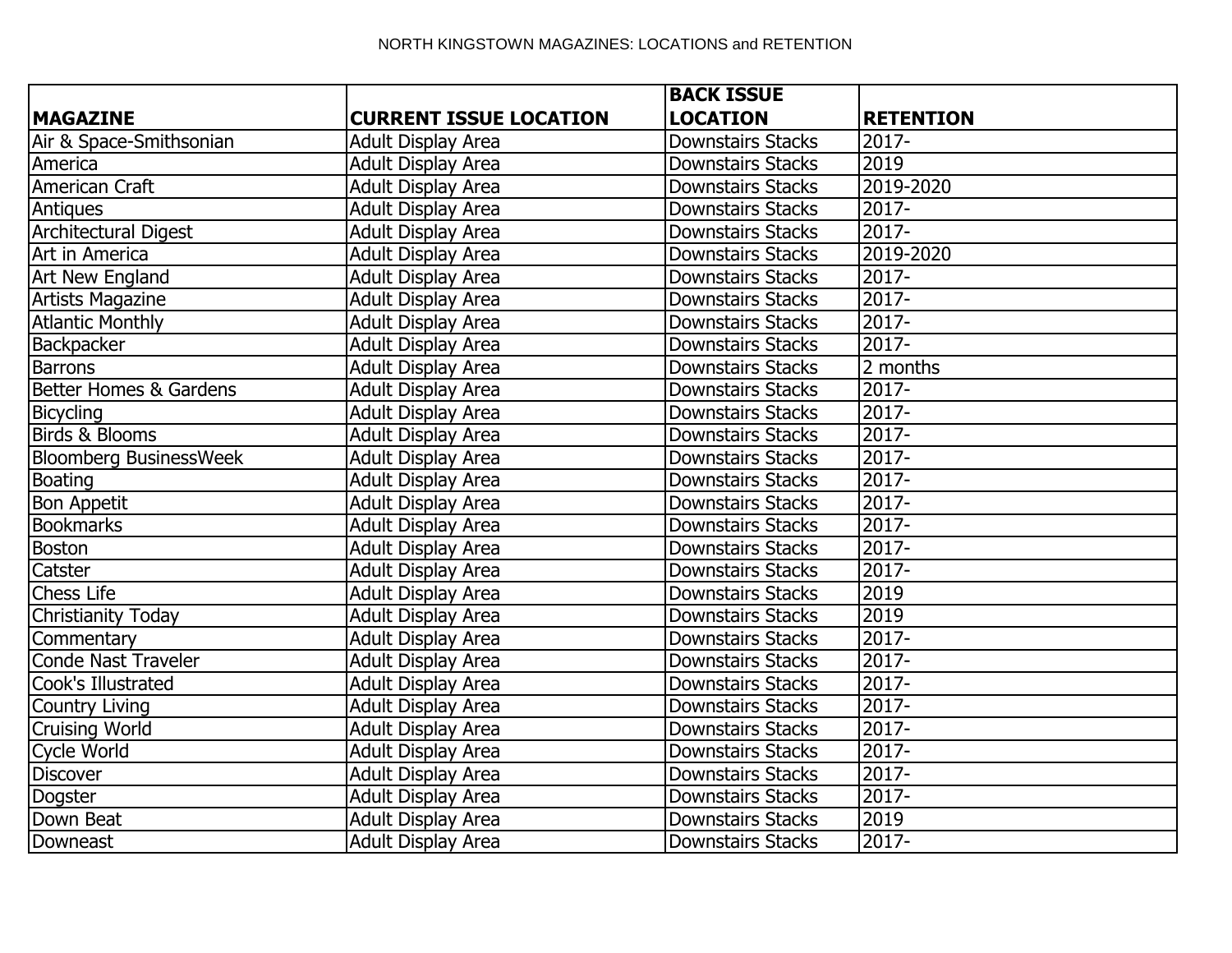|                                                          |                               | <b>BACK ISSUE</b>        |                                    |
|----------------------------------------------------------|-------------------------------|--------------------------|------------------------------------|
| <b>MAGAZINE</b>                                          | <b>CURRENT ISSUE LOCATION</b> | <b>LOCATION</b>          | <b>RETENTION</b>                   |
| Eating Well                                              | Adult Display Area            | <b>Downstairs Stacks</b> | 2019-                              |
| Economist                                                | Adult Display Area            | <b>Downstairs Stacks</b> | $2017 -$                           |
| <b>Entertainment Weekly</b>                              | Adult Display Area            | <b>Downstairs Stacks</b> | $2017 -$                           |
| Family Handyman                                          | <b>Adult Display Area</b>     | <b>Downstairs Stacks</b> | 2017-                              |
| <b>Family Tree Magazine</b>                              | Adult Display Area            | <b>Downstairs Stacks</b> | 2017-                              |
| Field & Stream                                           | Adult Display Area            | Downstairs Stacks        | $2017 -$                           |
| Fine Homebuilding                                        | <b>Adult Display Area</b>     | <b>Downstairs Stacks</b> | $2017 -$                           |
| Fine Woodworking                                         | <b>Adult Display Area</b>     | <b>Downstairs Stacks</b> | $2012 -$                           |
| Food Network Magazine                                    | <b>Adult Display Area</b>     | <b>Downstairs Stacks</b> | $2017 -$                           |
| Forbes                                                   | <b>Adult Display Area</b>     | <b>Downstairs Stacks</b> | $2017 -$                           |
| Fortune                                                  | <b>Adult Display Area</b>     | Downstairs Stacks        | $2017 -$                           |
|                                                          |                               |                          | 2017-May 2019 (continues as Simply |
| Gluten Free & More                                       | <b>Adult Display Area</b>     | <b>Downstairs Stacks</b> | Gluten Free)                       |
| Good Housekeeping                                        | <b>Adult Display Area</b>     | <b>Downstairs Stacks</b> | $2017 -$                           |
| Guitar Player                                            | <b>Adult Display Area</b>     | <b>Downstairs Stacks</b> | $2017 -$                           |
| <b>Harpers</b>                                           | <b>Adult Display Area</b>     | <b>Downstairs Stacks</b> | 2017-                              |
| Harvard Health Letter                                    | <b>Adult Display Area</b>     | <b>Downstairs Stacks</b> | $2017 -$                           |
| <b>Health</b>                                            | <b>Adult Display Area</b>     | <b>Downstairs Stacks</b> | $2017 -$                           |
| <b>Historic New England</b>                              | Adult Display Area            | <b>Downstairs Stacks</b> | $2017 -$                           |
| Horticulture                                             | <b>Adult Display Area</b>     | <b>Downstairs Stacks</b> | $2017 -$                           |
| <b>House Beautiful</b>                                   | <b>Adult Display Area</b>     | <b>Downstairs Stacks</b> | $2017 -$                           |
| InStyle                                                  | <b>Adult Display Area</b>     | <b>Downstairs Stacks</b> | 2017-                              |
|                                                          |                               |                          |                                    |
| Kiplinger's Personal Finance Magazine Adult Display Area |                               | <b>Downstairs Stacks</b> | 2017-                              |
| Knit Simple                                              | Adult Display Area            | <b>Downstairs Stacks</b> | $2017 -$                           |
| Lion's Roar                                              | <b>Adult Display Area</b>     | <b>Downstairs Stacks</b> | 2017-                              |
| Martha Stewart Living                                    | Adult Display Area            | <b>Downstairs Stacks</b> | 2017-                              |
| Model Railroader                                         | <b>Adult Display Area</b>     | <b>Downstairs Stacks</b> | $2017 -$                           |
| Money                                                    | <b>Adult Display Area</b>     | <b>Downstairs Stacks</b> | 2019                               |
| Mother Earth News                                        | Adult Display Area            | <b>Downstairs Stacks</b> | 2017-                              |
| Mother Jones                                             | Adult Display Area            | Downstairs Stacks        | 2017-                              |
|                                                          |                               |                          |                                    |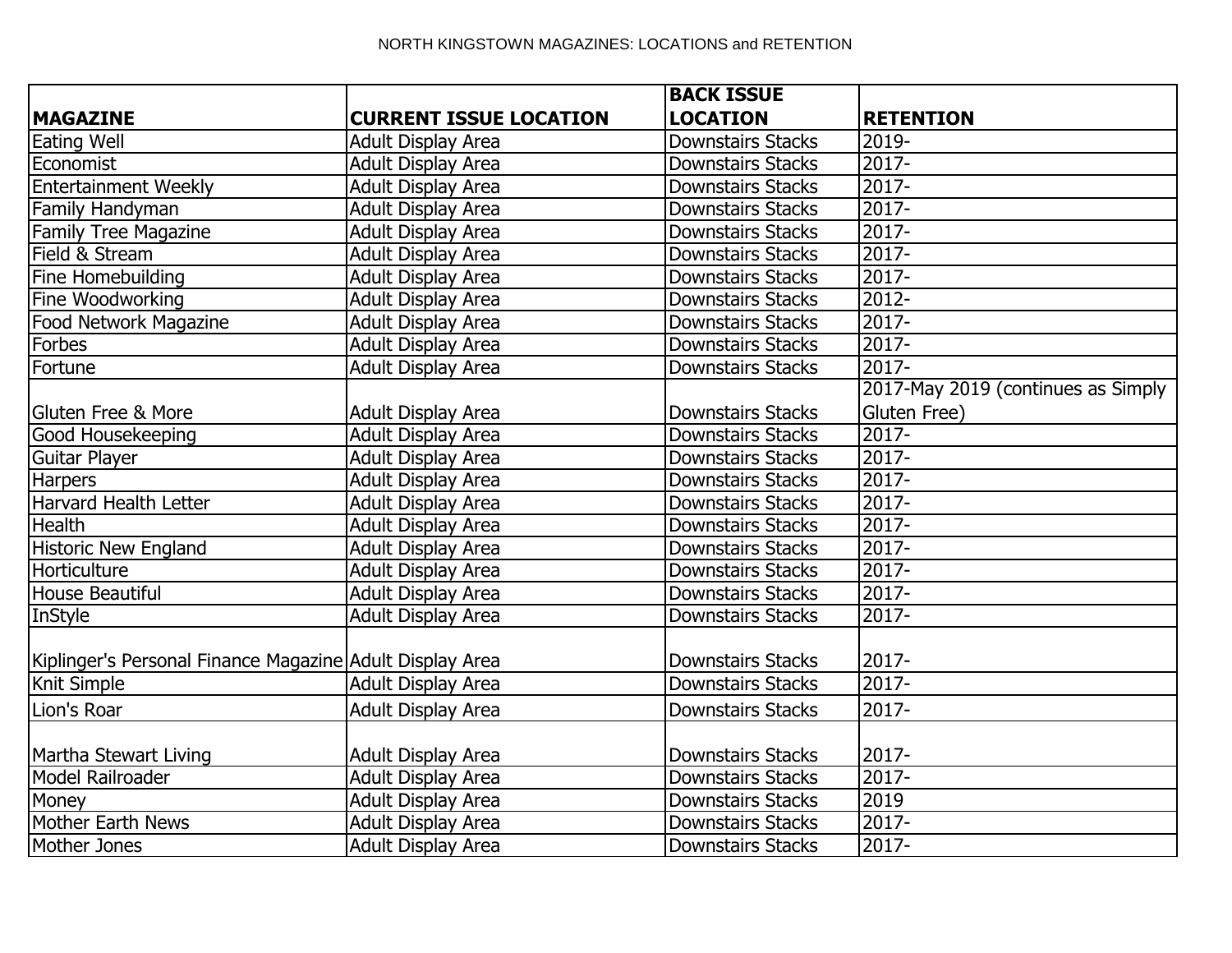|                                 |                               | <b>BACK ISSUE</b>        |                                 |
|---------------------------------|-------------------------------|--------------------------|---------------------------------|
| <b>MAGAZINE</b>                 | <b>CURRENT ISSUE LOCATION</b> | <b>LOCATION</b>          | <b>RETENTION</b>                |
| Motor Trend                     | <b>Adult Display Area</b>     | <b>Downstairs Stacks</b> | 2017-                           |
| <b>Nation</b>                   | <b>Adult Display Area</b>     | <b>Downstairs Stacks</b> | $2017 -$                        |
|                                 |                               |                          | 1919-52 misc.; 1923-1996 bound; |
| National Geographic             | Adult Display Area            | <b>Downstairs Stacks</b> | 1953-                           |
| National Geographic Traveler    | <b>Adult Display Area</b>     | <b>Downstairs Stacks</b> | 2019                            |
| National Review                 | <b>Adult Display Area</b>     | <b>Downstairs Stacks</b> | $2017 -$                        |
| New Republic                    | <b>Adult Display Area</b>     | <b>Downstairs Stacks</b> | $2017 -$                        |
| New York Review of Books        | <b>Adult Display Area</b>     | <b>Downstairs Stacks</b> | $2017 -$                        |
| New York Times Book Rev.        | <b>Adult Display Area</b>     | <b>Downstairs Stacks</b> | $2017 -$                        |
| New York Times Magazine         | <b>Adult Display Area</b>     | <b>Downstairs Stacks</b> | $2017 -$                        |
| <b>New Yorker</b>               | Adult Display Area            | <b>Downstairs Stacks</b> | $2017 -$                        |
| Newsweek                        | <b>Adult Display Area</b>     | Microfilm                | 2/1933-2010 microfilm           |
|                                 |                               | Reference Desk &         |                                 |
| North Kingstown View            | Adult Display Area            | South County Room        | 5/2010-2019                     |
|                                 |                               | Reference Desk &         |                                 |
| North Kingstown Villager        | <b>Adult Display Area</b>     | South County Room        | 1994-4/2010                     |
| O: The Oprah Magazine           | <b>Adult Display Area</b>     | <b>Downstairs Stacks</b> | $2017 -$                        |
| <b>Options</b>                  | Adult Display Area            | <b>Downstairs Stacks</b> | $2017 -$                        |
| Outside                         | <b>Adult Display Area</b>     | <b>Downstairs Stacks</b> | $2017 -$                        |
| People Weekly                   | <b>Adult Display Area</b>     | <b>Downstairs Stacks</b> | 2017-                           |
| Poetry                          | Adult Display Area            | <b>Downstairs Stacks</b> | $2017 -$                        |
| Poets & Writers                 | Adult Display Area            | <b>Downstairs Stacks</b> | $2017 -$                        |
| <b>Popular Mechanics</b>        | Adult Display Area            | <b>Downstairs Stacks</b> | $2017 -$                        |
| Popular Science                 | <b>Adult Display Area</b>     | <b>Downstairs Stacks</b> | $\overline{2017}$               |
|                                 |                               |                          |                                 |
| Practical Sailor                | Adult Display Area            | <b>Downstairs Stacks</b> | $2017 -$                        |
| Prevention                      | <b>Adult Display Area</b>     | <b>Downstairs Stacks</b> | $2017 -$                        |
| <b>Providence Business News</b> | <b>Adult Display Area</b>     | <b>Downstairs Stacks</b> | $2017 -$                        |
| Psychology Today                | <b>Adult Display Area</b>     | <b>Downstairs Stacks</b> | $2017 -$                        |
| Reader's Digest - Large Print   | <b>Adult Display Area</b>     | <b>Downstairs Stacks</b> | 2017-                           |
| <b>Real Simple</b>              | <b>Adult Display Area</b>     | <b>Downstairs Stacks</b> | 2017-                           |
| Rhode Island Monthly            | <b>Adult Display Area</b>     | <b>Downstairs Stacks</b> | 1993-                           |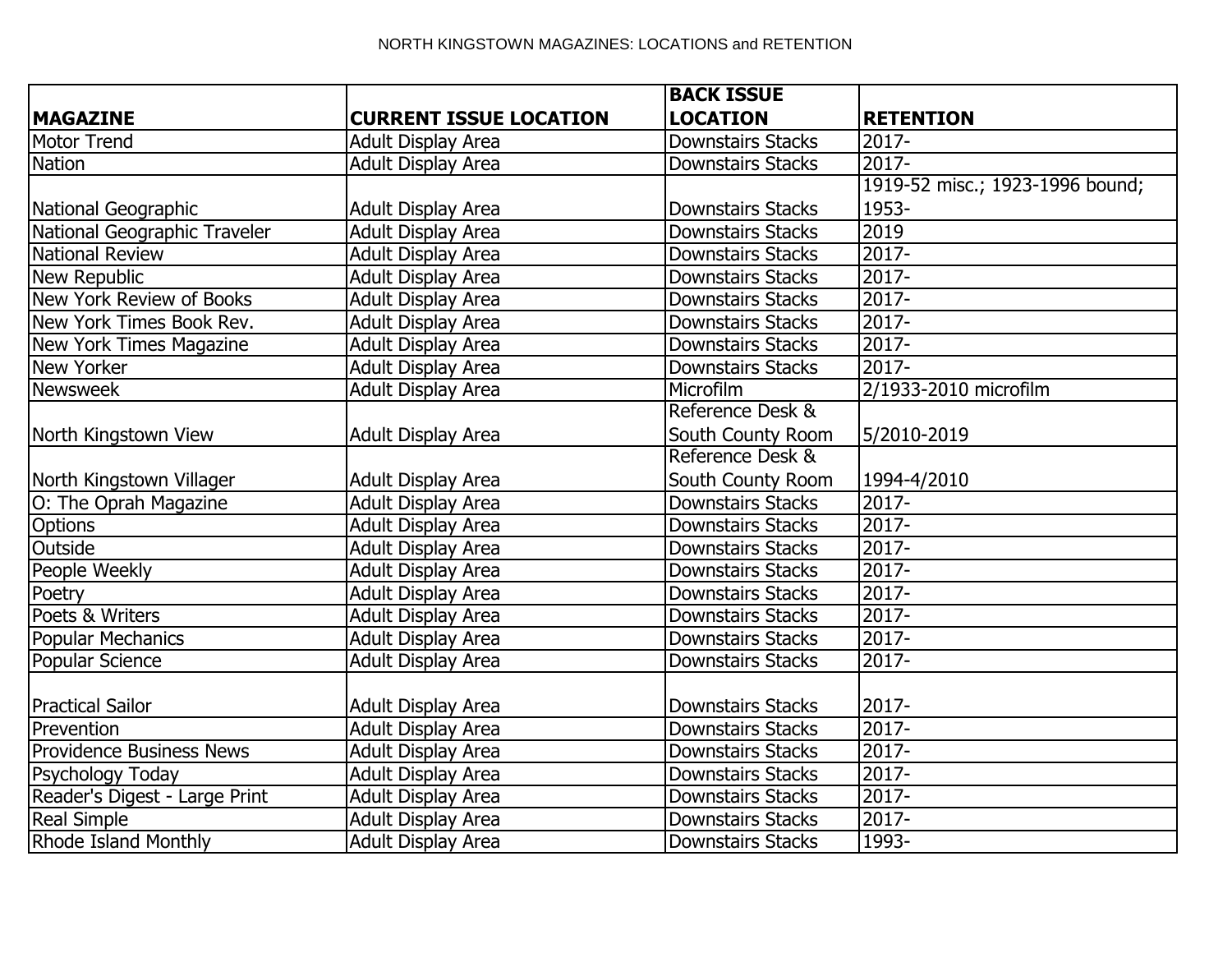|                             |                                    | <b>BACK ISSUE</b>                              |                               |
|-----------------------------|------------------------------------|------------------------------------------------|-------------------------------|
| <b>MAGAZINE</b>             | <b>CURRENT ISSUE LOCATION</b>      | <b>LOCATION</b>                                | <b>RETENTION</b>              |
| Road & Track                | <b>Adult Display Area</b>          | <b>Downstairs Stacks</b>                       | 2017-                         |
| <b>Rolling Stone</b>        | <b>Adult Display Area</b>          | <b>Downstairs Stacks</b>                       | $2017 -$                      |
| Runner's World              | <b>Adult Display Area</b>          | <b>Downstairs Stacks</b>                       | 2017-                         |
| Sail                        | <b>Adult Display Area</b>          | <b>Downstairs Stacks</b>                       | 2017-                         |
| Science News                | Adult Display Area                 | <b>Downstairs Stacks</b>                       | 2017-                         |
| Scientific American         | Adult Display Area                 | <b>Downstairs Stacks</b>                       | 2017-                         |
| Simply Gluten Free          | <b>Adult Display Area</b>          | <b>Downstairs Stacks</b>                       | May 2019-                     |
| Ski                         | <b>Adult Display Area</b>          | <b>Downstairs Stacks</b>                       | 2018-2019                     |
| Sky & Telescope             | <b>Adult Display Area</b>          | <b>Downstairs Stacks</b>                       | 2017-                         |
| Smithsonian                 | <b>Adult Display Area</b>          | <b>Downstairs Stacks</b>                       | $2017 -$                      |
| Soundings                   | <b>Adult Display Area</b>          | <b>Downstairs Stacks</b>                       | 2019-2020                     |
| Southern Living             | <b>Adult Display Area</b>          | <b>Downstairs Stacks</b>                       | $2017 -$                      |
| Sports Illustrated          | <b>Adult Display Area</b>          | <b>Downstairs Stacks</b>                       | 2017-                         |
| Sunset                      | <b>Adult Display Area</b>          | <b>Downstairs Stacks</b>                       | 2017-                         |
|                             |                                    | Downstairs Stacks &                            |                               |
| This Old House              | Adult Display Area                 | Preservation Coll.                             | Oct. 1973-1985 bound; 9/2001- |
| Threads                     | <b>Adult Display Area</b>          | <b>Downstairs Stacks</b>                       | 2017-                         |
| <b>Time</b>                 | <b>Adult Display Area</b>          | <b>Downstairs Stacks</b>                       | $2017 -$                      |
| Vanity Fair                 | <b>Adult Display Area</b>          | <b>Downstairs Stacks</b>                       | $2017 -$                      |
| Vogue                       | <b>Adult Display Area</b>          | <b>Downstairs Stacks</b>                       | $2017 -$                      |
| Wooden Boat                 | <b>Adult Display Area</b>          | <b>Downstairs Stacks</b>                       | 1984-                         |
| Writer                      | Adult Display Area                 | <b>Downstairs Stacks</b>                       | $2017 -$                      |
| Yachting                    | <b>Adult Display Area</b>          | <b>Downstairs Stacks</b>                       | $2017 -$                      |
| Yankee                      | <b>Adult Display Area</b>          | <b>Downstairs Stacks</b>                       | 2017-                         |
| Yoga Journal                | Adult Display Area                 | <b>Downstairs Stacks</b>                       | 2017-                         |
| Your Local View             | Adult Display Area                 | Reference Desk &                               | 2019                          |
| <b>Rhode Island History</b> | Bookcases in front of Quiet Study  | <same< td=""><td>1942- incomplete</td></same<> | 1942- incomplete              |
| <b>Old House Journal</b>    | Downstairs Stacks-Back Issues Only | Downstairs Stacks                              | 1987-1992                     |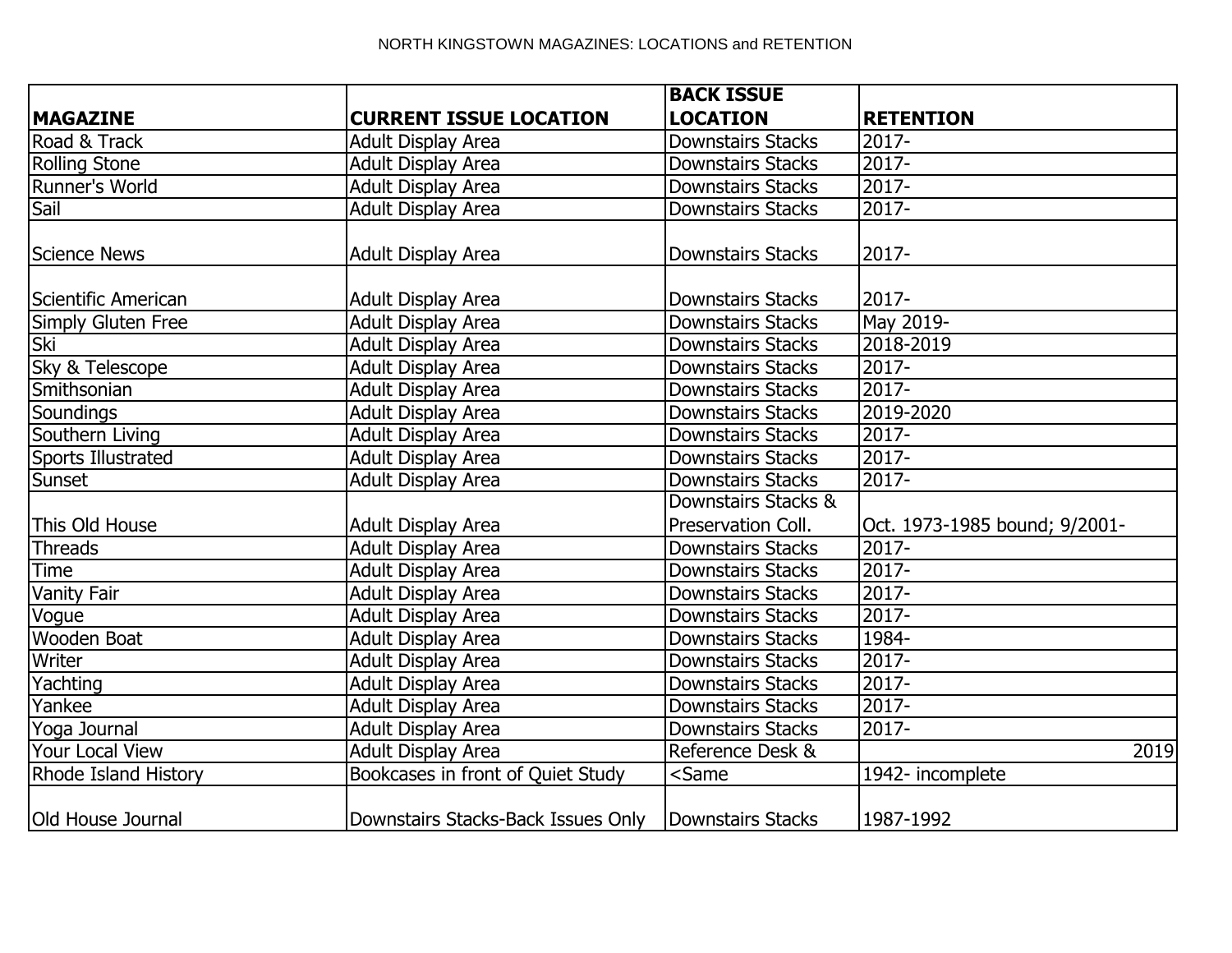|                                 |                                    | <b>BACK ISSUE</b>           |                      |  |
|---------------------------------|------------------------------------|-----------------------------|----------------------|--|
| <b>MAGAZINE</b>                 | <b>CURRENT ISSUE LOCATION</b>      | <b>LOCATION</b>             | <b>RETENTION</b>     |  |
|                                 |                                    |                             |                      |  |
| Shuttle, Spindle & Dyepot       | Downstairs Stacks-Back Issues Only | <b>Downstairs Stacks</b>    | 12/1969-1997         |  |
|                                 |                                    |                             |                      |  |
| <b>VAV Magasinet</b>            | Downstairs Stacks-Back Issues Only | <b>Downstairs Stacks</b>    | 1986-incomplete      |  |
| American Libraries              | Library Staff                      | <b>Downstairs Stacks</b>    | $2017 -$             |  |
| <b>Booklist</b>                 | Library Staff                      | <b>Downstairs Stacks</b>    | $2017 -$             |  |
| Library Journal                 | Library Staff                      | <b>Downstairs Stacks</b>    | $2017 -$             |  |
| <b>Family Fun</b>               | <b>Parenting Collection</b>        | <b>Parenting Collection</b> | 2016-2018            |  |
| Parents                         | <b>Parenting Collection</b>        | <b>Parenting Collection</b> | 2016-                |  |
| Consumer Reports                | <b>Reference Desk</b>              | <b>Reference Desk</b>       | $\overline{2017}$ -  |  |
| NADA Older Used Car and Truck   |                                    |                             |                      |  |
| Prices                          | <b>Reference Desk</b>              | <b>Reference Desk</b>       | <b>Current Issue</b> |  |
| NADA Used Car and Truck Prices  | <b>Reference Desk</b>              | <b>Reference Desk</b>       | <b>Current Issue</b> |  |
| Valueline                       | Reference Desk                     | <b>Reference Desk</b>       | Current              |  |
| American Girl                   | Young Readers                      | Young Readers               | 2016-2019            |  |
| <b>Ask Childrens</b>            | <b>Young Readers</b>               | <b>Young Readers</b>        | 2018-                |  |
| Cobblestone                     | <b>Young Readers</b>               | <b>Young Readers</b>        | 1990-                |  |
| Cricket                         | Young Readers                      | Young Readers               | 2016-2017            |  |
| $\overline{Dig}$                | <b>Young Readers</b>               | <b>Young Readers</b>        | 2018-2019            |  |
|                                 |                                    |                             |                      |  |
| Disney Junior                   | <b>Young Readers</b>               | <b>Young Readers</b>        | 2017-2019            |  |
| Faces                           | <b>Young Readers</b>               | <b>Young Readers</b>        | $2018 -$             |  |
| Girl's World                    | <b>Young Readers</b>               | Young Readers               | $2018 -$             |  |
| <b>Highlights</b>               | <b>Young Readers</b>               | <b>Young Readers</b>        | $2018 -$             |  |
| Ladybug                         | Young Readers                      | Young Readers               | 2018-                |  |
| Muse                            | <b>Young Readers</b>               | Young Readers               | 2016-2019            |  |
| National Geographic Kids        | Young Readers                      | <b>Young Readers</b>        | 2018-                |  |
| National Geographic Little Kids | Young Readers                      | Young Readers               | $2017 -$             |  |
| <b>Plays</b>                    | <b>Young Readers</b>               | Young Readers               | 2000-2011            |  |
| Ranger Rick                     | Young Readers                      | Young Readers               | 2018-                |  |
| Sports Illustrated for Kids     | <b>Young Readers</b>               | Young Readers               | 2018-                |  |
| <b>Book Links</b>               | <b>Young Readers Desk</b>          | Young Readers Desk          | 2019-                |  |
|                                 |                                    |                             |                      |  |